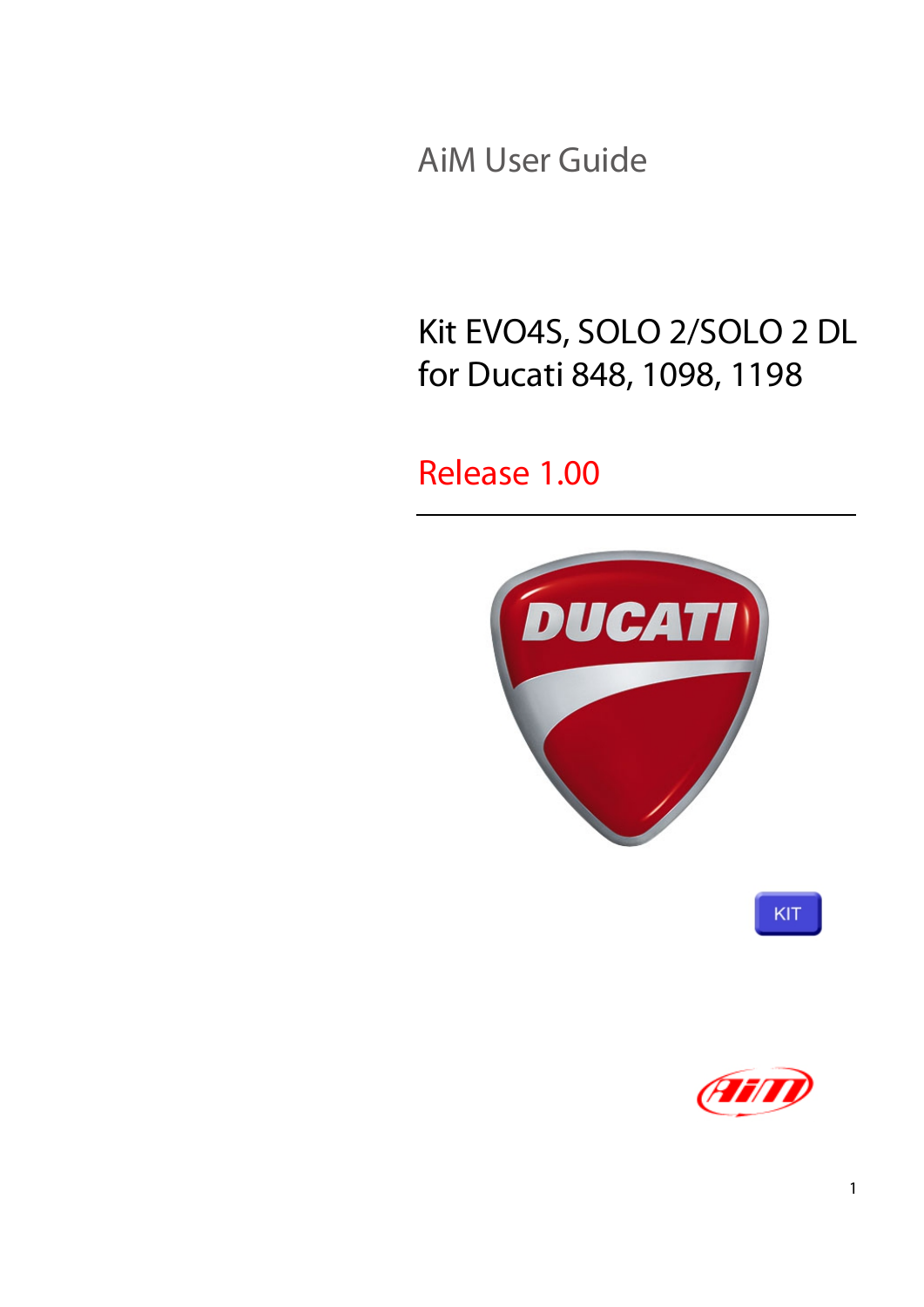

## 1 Models and years

This manual explains how to connect EVO4S and SOLO 2 DL to the bike engine control unit (ECU) and how to install AiM SOLO 2/SOLO 2 DL on the bike steering plate.

Compatible models are:

| • 848 Base/EVO/EVO Corse         | 2007-2013 |
|----------------------------------|-----------|
| • 1098 Base/S/S Tricolore/R      | 2007-2009 |
| • 1198 Base/S/S Corse/R Corse/SP | 2009-2011 |

#### **N.B.:**

Described kits in this manual are compatible only with Ducati bikes equipped with DDA connector (Ducati Data Analyzer).

**Warning**: for these models/years AiM recommends not to remove the stock dash. Doing so will disable some of the bike functions or safety controls. AiM Tech srl will not be held responsible for any consequences that may result from the replacement of the original instrumentation cluster.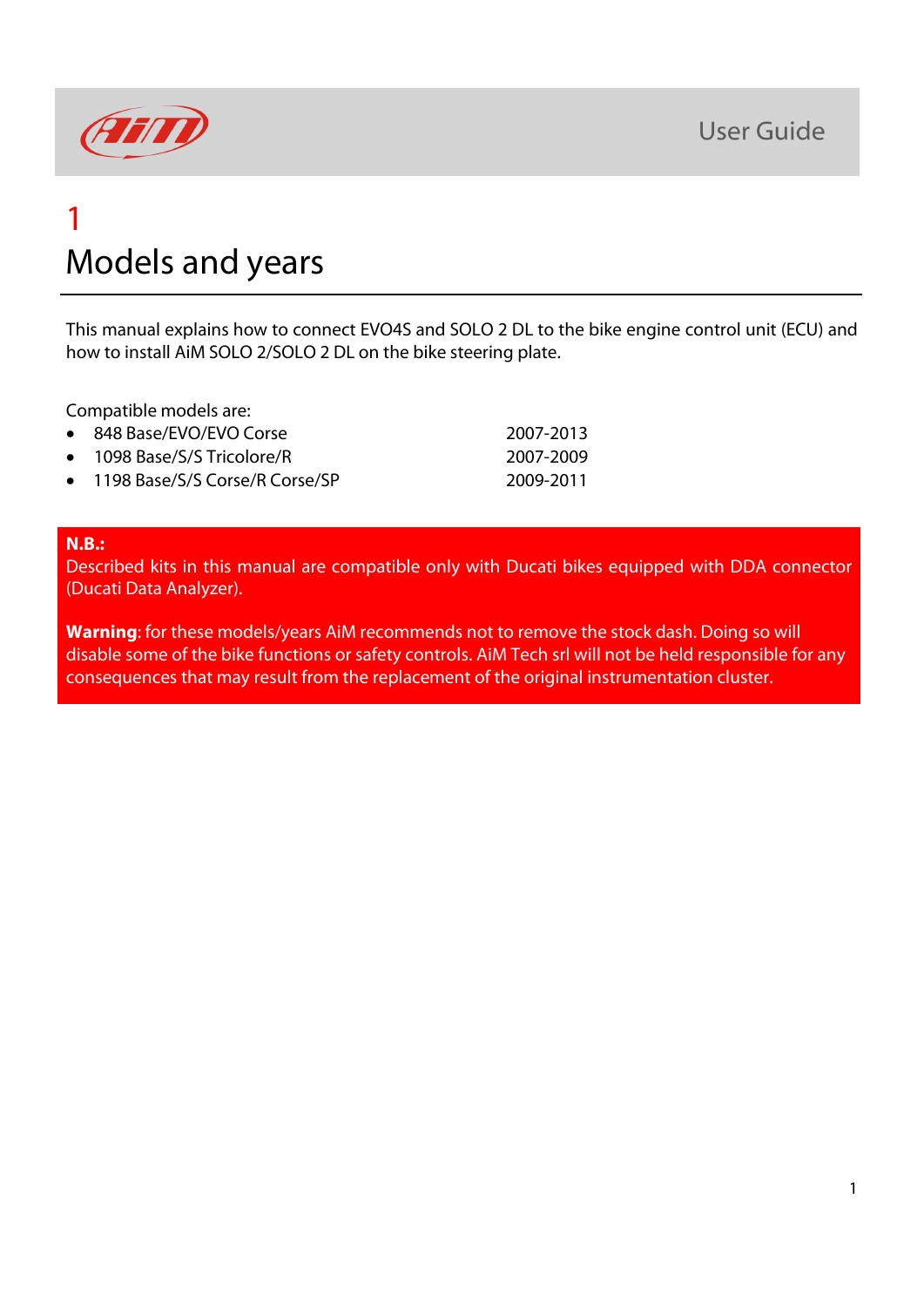



## 2 Kit content and part numbers

AiM developed a specific installation bracket for SOLO 2/SOLO 2 DL and a connection cable to the ECU for EVO4S/SOLO 2 DL.

# 2.1 Bracket for SOLO 2/SOLO 2 DL

Part number for **SOLO 2/SOLO 2 DL** installation bracket for **Ducati** – shown below – is: **DNKTKPFDUC.**

Installation kit contains: 1 bracket (**1**) 2 allen screws with flat head M4x10mm (**2**) 2 self-locking nuts (**3**)

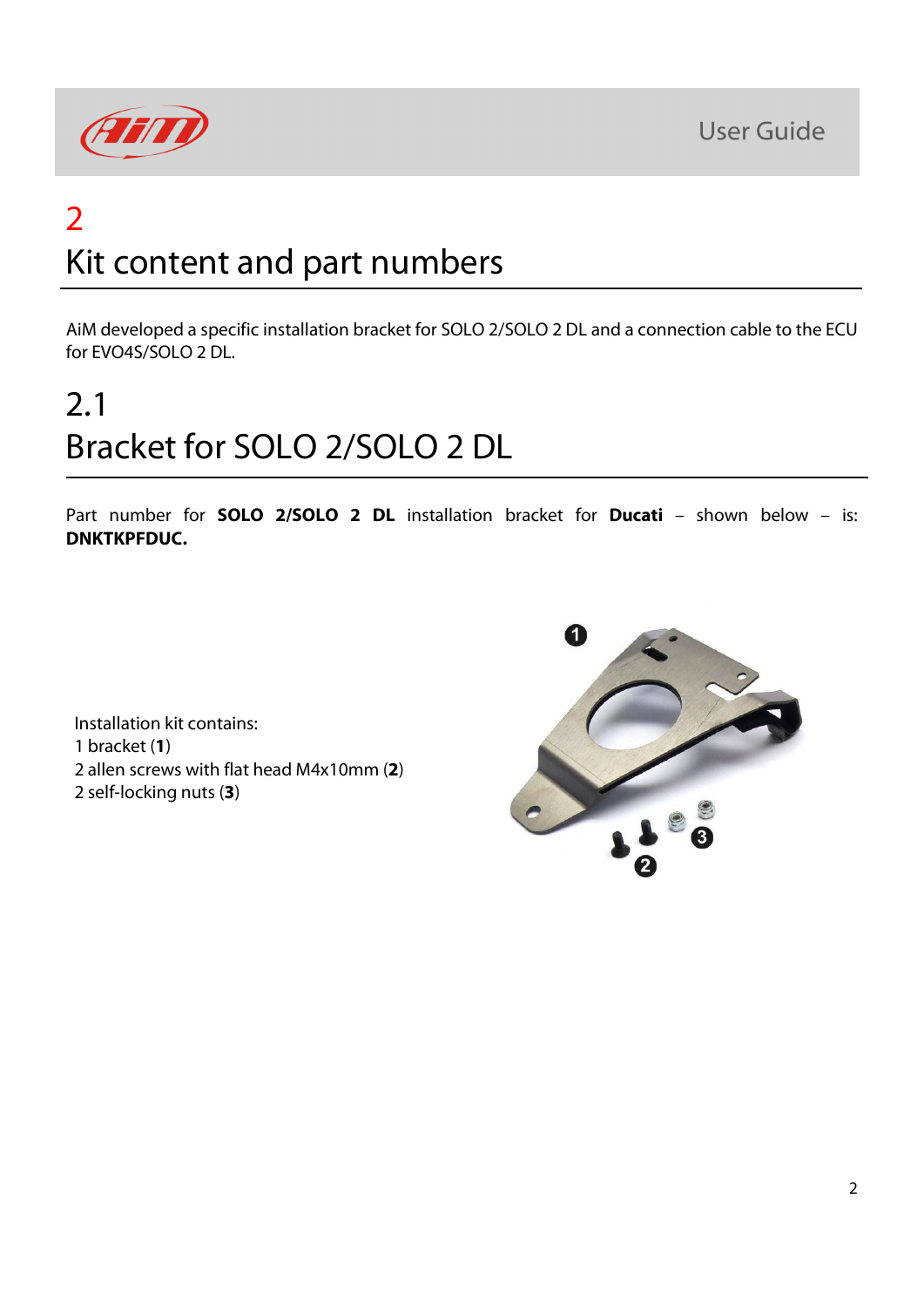**User Guide** 



## 2.2 AiM cable for EVO4S/SOLO 2 DL

Part number for **EVO4S/SOLO 2 DL** connection cable for **Ducati** – shown below – is: **V02569170**.



Following image shows the cable constructive scheme:



Installation bracket and connection cable for SOLO 2 DL for Ducati can be bought together. Part number: **V0256917CS**.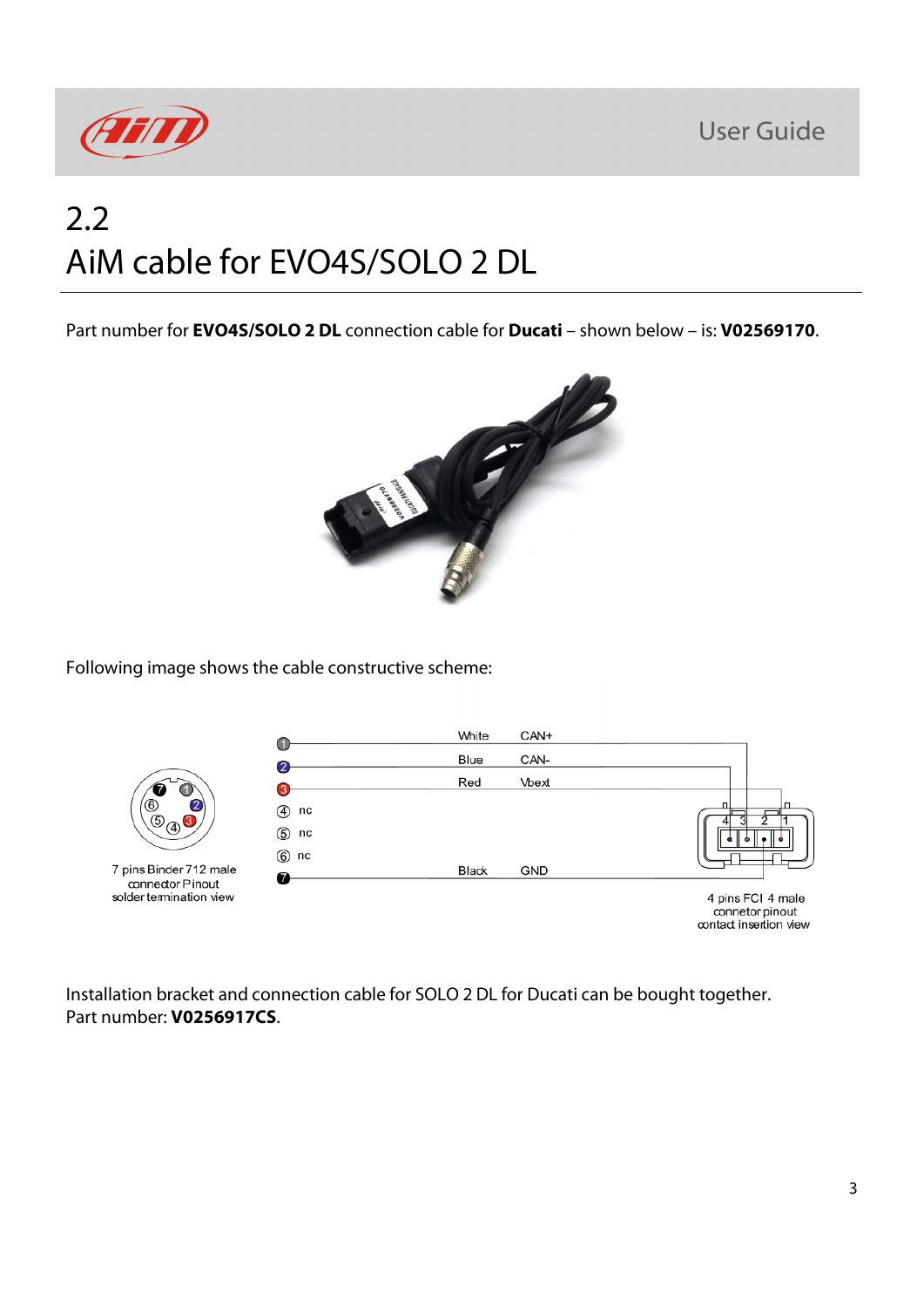**User Guide** 



## 3 EVO4S/SOLO 2 DL connection

To connect EVO4S/SOLO 2 DL to Ducati bikes ECU use the DDA connector placed under the bike tail and shown here below:

Open the bike tail and remove the cap from the DDA connector (shown on the right), then plug the specific AiM cable.

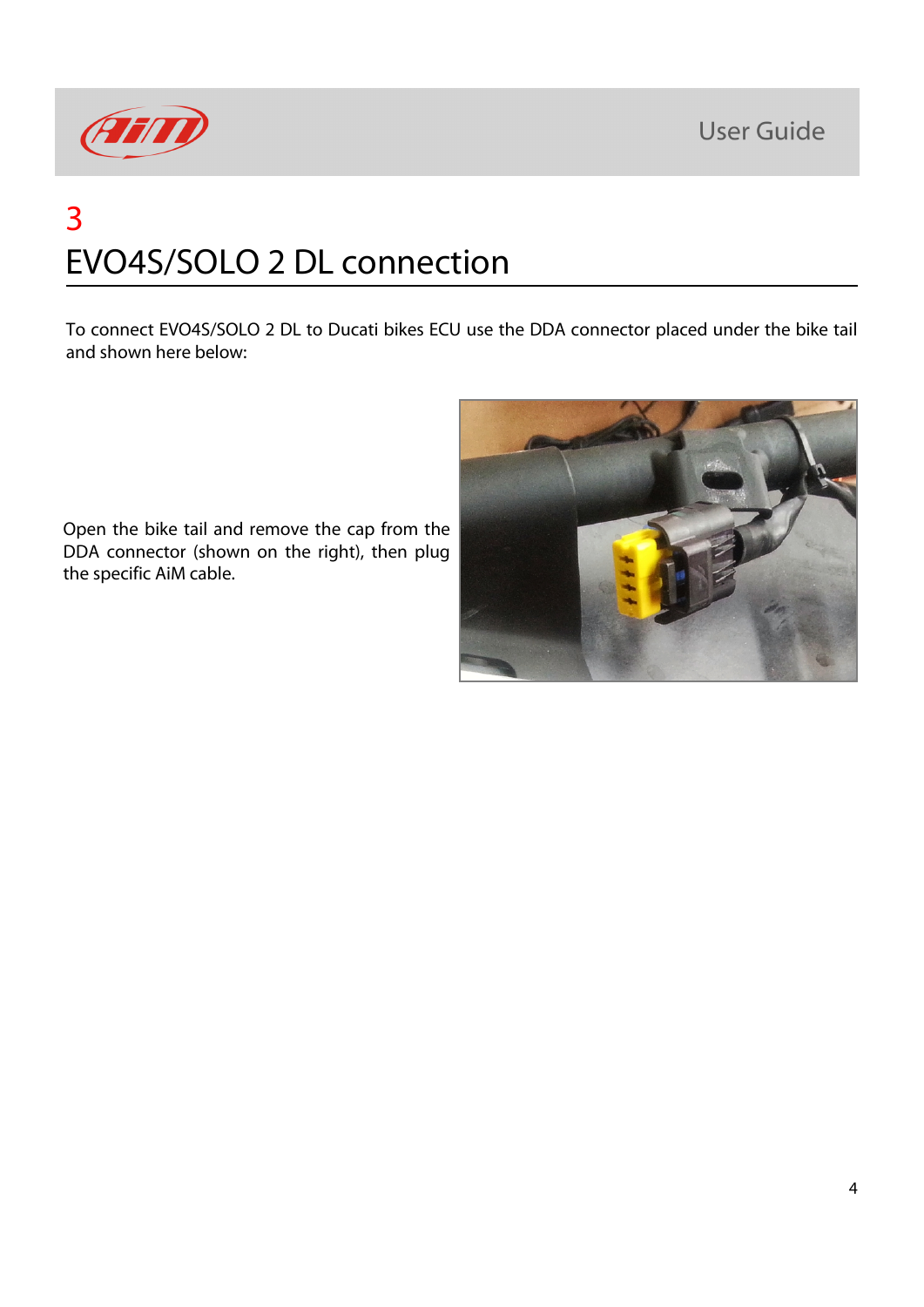



## 4 Configuration with Race Studio 3

Before connecting EVO4S/SOLO 2 DL to the bike ECU, set all functions using the AiM software Race Studio 3. The parameters to set in the AiM device configuration section are ("ECU Stream" tab):

- ECU Manufacturer: "Ducati"
- ECU Model: "1098/S"

After this first selection, enable/disable the 120Ohm resistor and the "Silent" mode on CAN Bus as follows: